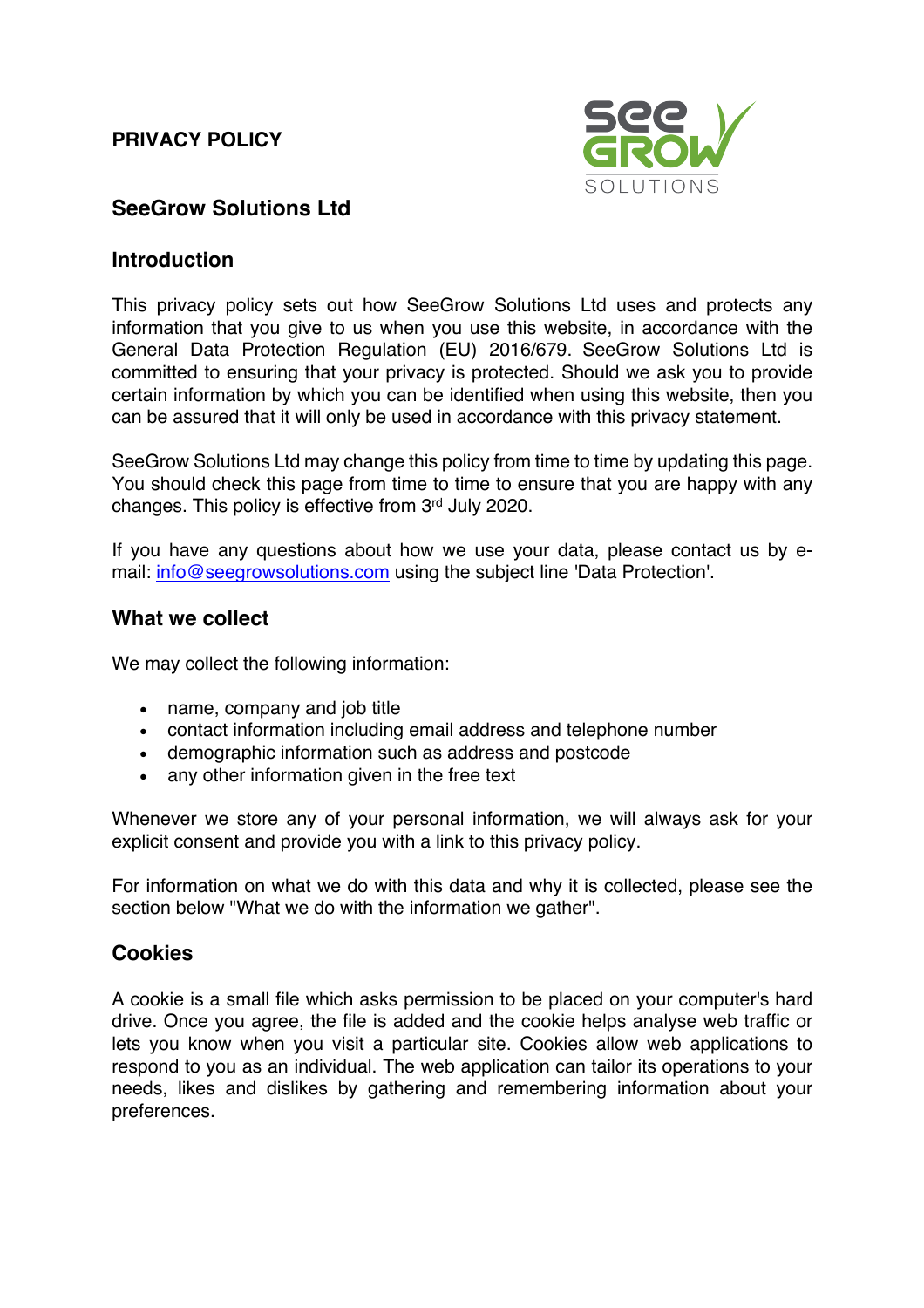SeeGrow uses a number of different cookies on this site including core, functional cookies that are required for the correct operation of the site and tracking cookies that help us to monitor and improve the site for its users.

We do not store any third party advertising cookies.

# **Disabling Cookies**

If you are not comfortable with us storing cookies, there are a couple of options that you can take when using our site:-

- 1. Most web browsers will allow you to disable all cookies or just third party cookies. Instructions on how to do this for various browsers can be found here. If you completely disable cookies our website may not function as intended.
- 2. You can browse our site using your browser's anonymous browsing mode, for example Chrome's 'incognito' mode or Internet Explorer's 'inPrivate browsing' mode. This will prevent the site from reading any older cookies, or storing any cookies for longer than your session duration.

### **What we do with the information we gather**

We require this information to understand your needs and provide you with a better service, and in particular for the following reasons:

- Internal record keeping
- To improve our products and services
- To contact you about new products, special offers or other information which we think you may find interesting using the email address which you have provided
- From time to time, we may also use your information to contact you for market research purposes. We may contact you by email, phone, fax or mail

### **Data Retention**

We will store your personal data on record and process it in accordance with this privacy policy until you either withdraw consent or because there is no legitimate reason for us to retain this data.

### **Security**

We are committed to ensuring that your information is secure. In order to prevent unauthorised access or disclosure, we have put in place suitable physical, electronic and managerial procedures to safeguard and secure the information we collect online.